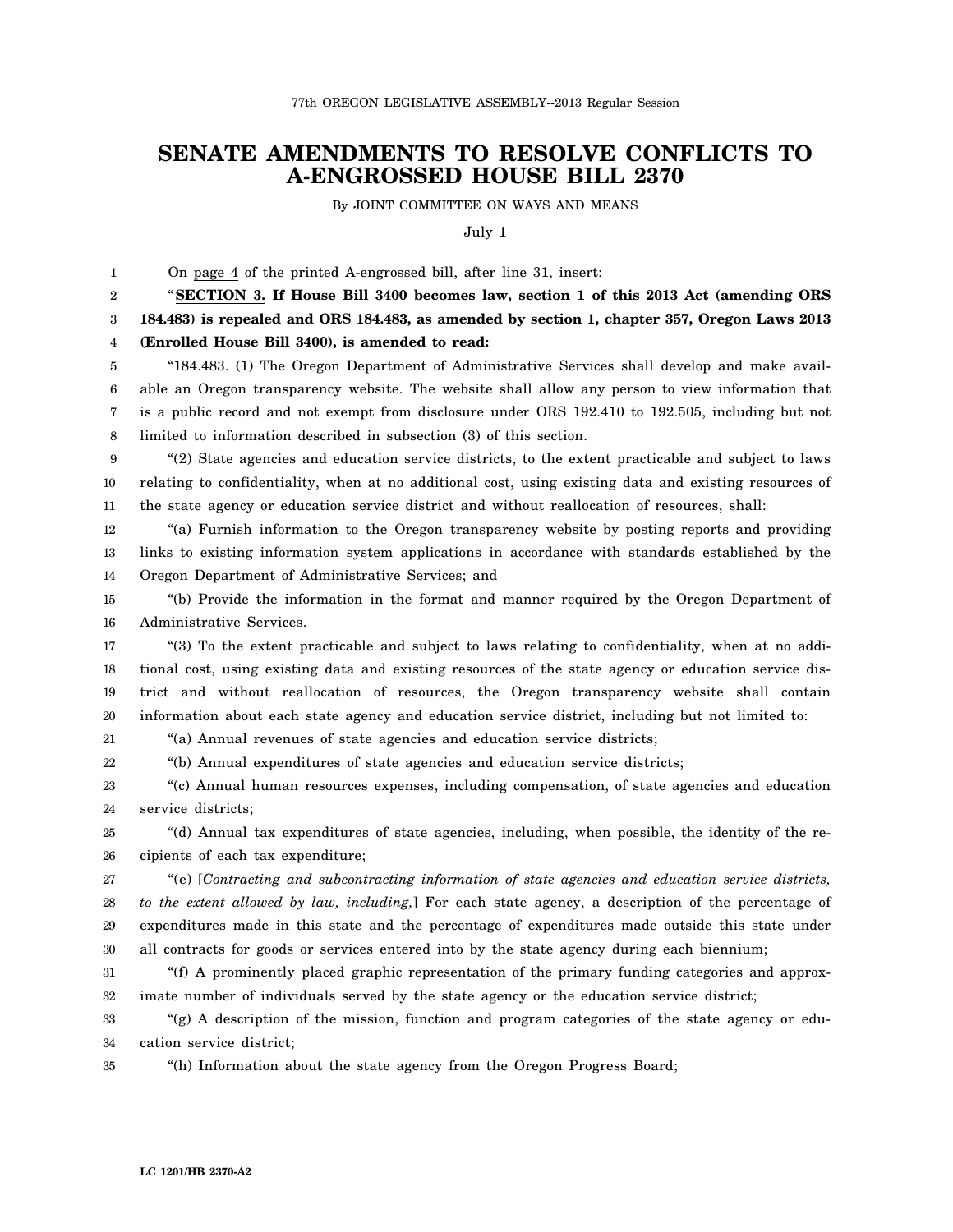1 2 "(i) A copy of any audit report issued by the Secretary of State for the state agency or of any audit reports issued for the education service district;

3 "(j) The local service plans of the education service districts;

4 "(k) A copy of each report required by statute for education service districts; and

"(L) A copy of all notices of public meetings of the education service districts.

6 7 8 "(4) In addition to the information described in subsection (3) of this section[*, each state agency shall post on the Oregon transparency website notices of public meetings required to be provided by the state agency under ORS 192.640.*]**:**

9 10 11 12 13 **"(a) The department shall post on the Oregon transparency website notices of public meetings required to be provided by the state agency under ORS 192.640. If the state agency maintains a website where minutes or summaries of the public meetings are available, the state agency shall provide the department with the link to that website for posting on the Oregon transparency website.**

14 15 16 17 18 **"(b) The department shall post on the Oregon transparency website a link for the website maintained by the Secretary of State for rules adopted by the state agency. If the state agency maintains a website where the rules of the agency are posted, or where any information relating to the rules of the agency is posted, the state agency shall provide the department with the link to that website for posting on the Oregon transparency website.**

19 20 21 22 23 24 **"(c) The department shall provide links on the Oregon transparency website for information received by the department regarding contracts and subcontracts entered into by a state agency or education service district, to the extent disclosure of that information is allowed by law and the information is already available on websites maintained by the state agency or education service district. To the extent available, the information linked to under this section must include:**

25 **"(A) Information on professional, personal and material contracts;**

26 **"(B) The date of each contract and the amount payable under the contract;**

27 **"(C) The period during which the contract is or was in effect; and**

**"(D) The names and addresses of vendors.**

28

5

29 30 31 32 "(5) In creating, operating, refining and recommending enhancements to the Oregon transparency website, the Oregon Department of Administrative Services and the Transparency Oregon Advisory Commission created in ORS 184.486 shall consider and, to the extent practicable, adhere to the following principles:

33 "(a) The website must be accessible without cost and be easy to use;

34 35 "(b) Information included on the Oregon transparency website must be presented using plain, easily understandable language; and

36 37 38 "(c) The website should teach users about how state government and education service districts work and provide users with the opportunity to learn something about how state government and education service districts raise and spend revenue.

39 40 41 42 43 "(6) If a state agency or an education service district is not able to include information described in this section on the Oregon transparency website because of the lack of availability of information or cost in acquiring it, the Transparency Oregon Advisory Commission created in ORS 184.486 shall list the information that is not included for that state agency or education service district in the commission's report to the Legislative Assembly required under ORS 184.486.

44 45 "**(7) The Oregon Department of Administrative Services shall include on the Oregon transparency website a page that provides links to websites established by local govern-**